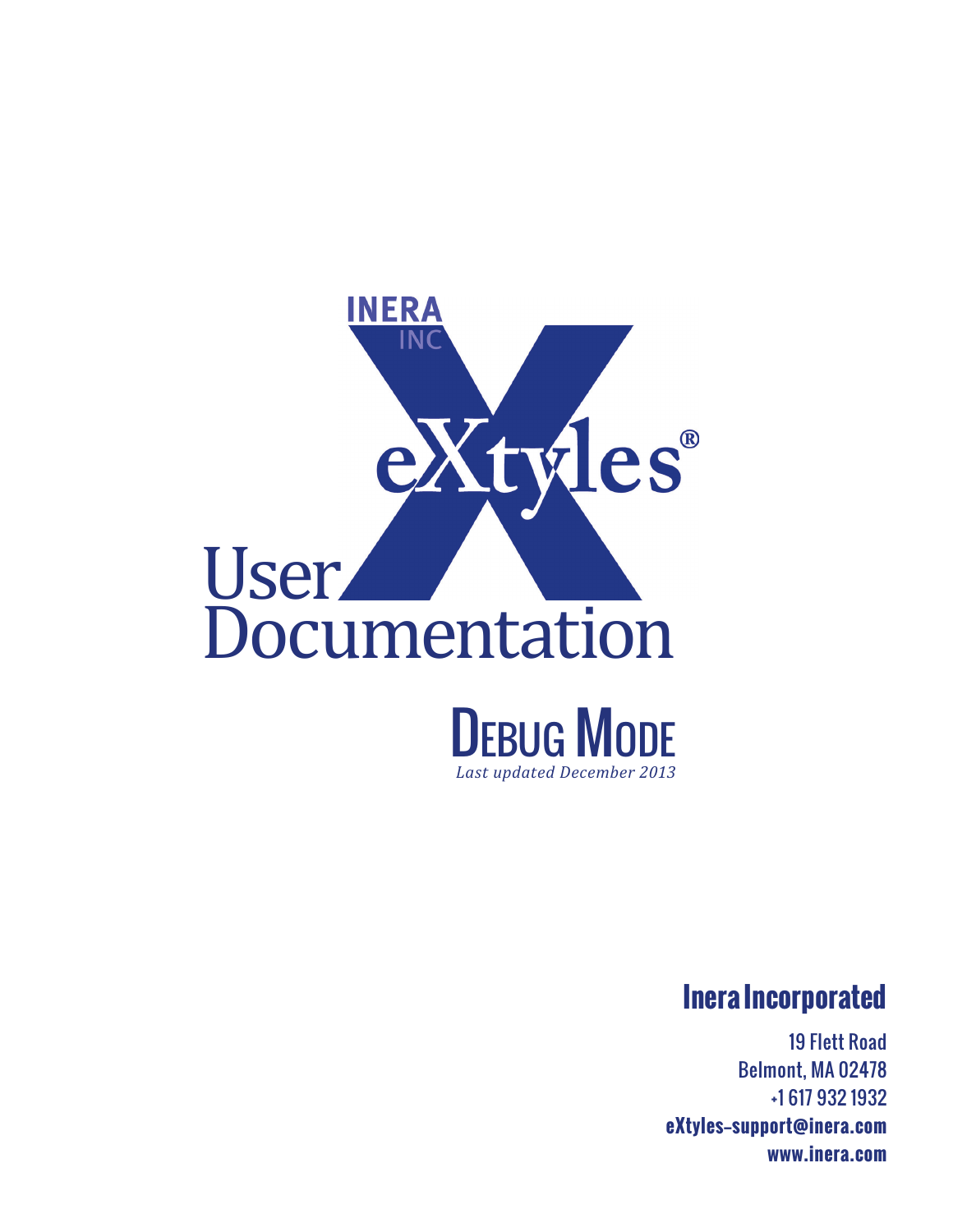

On some occasions, once you've contacted eXtyles Support for technical assistance, you may be asked to turn on eXtyles's "debug mode." Turning on debug mode allows the support team to view additional information about how eXtyles is performing in your installation. It involves making a few minor edits to a configuration file as described in this appendix.

Please follow these instructions carefully and completely. If you're asked to turn on debug mode, the support team member will provide instructions and answer any related questions.

## Support Team:

The instructions are provided here for reference purposes and may vary slightly from the instructions you get from the support team; if so, please follow the directions provided by the support team.

## Enabling Debug Mode

To turn on eXtyles debug mode, the support team will either send you a patch file with installation instructions or ask you to follow these steps:

- **1** Close Microsoft Word.
- **2** In a plain text editor such as Notepad, open the configuration file *C:\Program Files\eXtyles\ XXXConfig.ice*, where XXX is the name of your organization, such as *IneraConfig.ice.*
- **3** Paste the following line at the top of your *XXXConfig.ice* configuration file:

TEMP DIR=\$(ICEINSTALL)\TEMP

**4** Find the following two lines in your *XXXConfig.ice* configuration file:

#OM-SHOW WINDOW=6

#OM-ARGUMENTS=-load frserver.xvc -c pcRulNum 25 -log frserver.log -a gswCO\_InDebugMode -a gswReportRules -a gswCO\_DebugData -a gswCO\_KeepDataLog -a gswCO\_KeepDebugLog

(The line that starts with #OM-ARGUMENTS is a long line that's wrapping on this page but is only a single line in the configuration file.)

Delete just the pound or hash symbol from the beginning of these two lines, as follows:

OM-SHOW WINDOW=6

OM-ARGUMENTS=-load frserver.xvc -c pcRulNum 25 -log frserver.log -a gswCO\_InDebugMode -a gswReportRules -a gswCO\_DebugData -a gswCO\_KeepDataLog -a gswCO\_KeepDebugLog

Save the file and close it. If you're editing in an application that allows you to save in different formats, such as Word, make sure to save the file as plain text (not a Word document).

**5** Restart Microsoft Word.